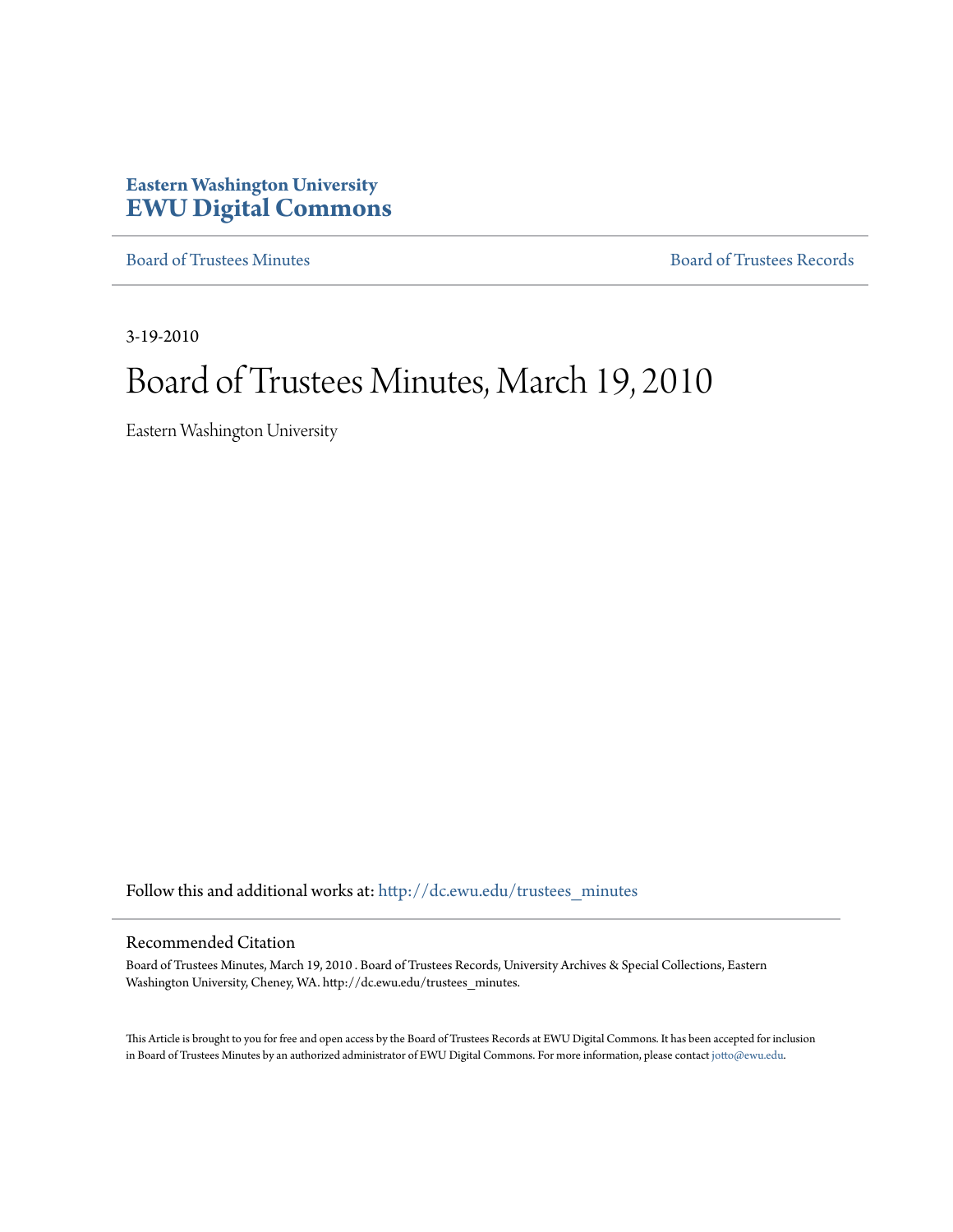EWU Board of Trustees Minutes March 19, 2010 Page 1 of 8

## **EASTERN WASHINGTON UNIVERSITY BOARD OF TRUSTEES**

## **March 19, 2010**

**Committee of the Whole ~ 1:00 p.m. (TAW 215 B&C) Open Public Session ~ 2:00 p.m. (TAW 215 B&C) Executive Session ~ 11:45 a.m. (TAW 215 A)** 

## **MINUTES**

Trustees Present: Jo Ann Kauffman, Chair Bertha Ortega, Vice Chair Whitney Fix Neil McReynolds Kris Mikkelsen Paul Tanaka Ines Zozaya-Geist

## **Call to Order, I.**

Chair Kauffman called the March 19, 2010 regular meeting of the Eastern Washington University Board of Trustees to order. She announced that the Board would convene in executive session under RCW 42.30.110 for the following purposes: (g) to evaluate the qualifications of an applicant for public employment or to review the performance of a public employee; (i) to discuss with legal counsel representing the agency matters relating to agency enforcement actions, litigation or potential; and/or under RCW 42.30.140 to plan or adopt a strategy or position to be taken by the governing body during the course of any collective bargaining, professional negotiations, or grievance or mediation proceedings, or reviewing the proposals made in the negotiations or proceedings while in progress.

She announced that executive session would last approximately one hour, that no final action would be taken during the executive session, and that at the conclusion of the executive session the Board would convene into Committee of the Whole and then into Open Session.

## **Quorum, II.**

A quorum was present. All trustees were in attendance.

## **Executive Session, III.**

Chair Kauffman stated that executive session was held for purposes authorized in RCW 42.30.110 and/or 42.30.140 as previously scheduled. She stated that executive session ended at 1:42 p.m. and that no action was taken during executive session.

Chair Kauffman called the Committee of the Whole session to order at 1:42 p.m.

Chair Kauffman congratulated the women's basketball team for their conference championship. She apologized to the police officers who were unable to give their presentation at the Business  $\&$ Finance Committee meeting earlier today.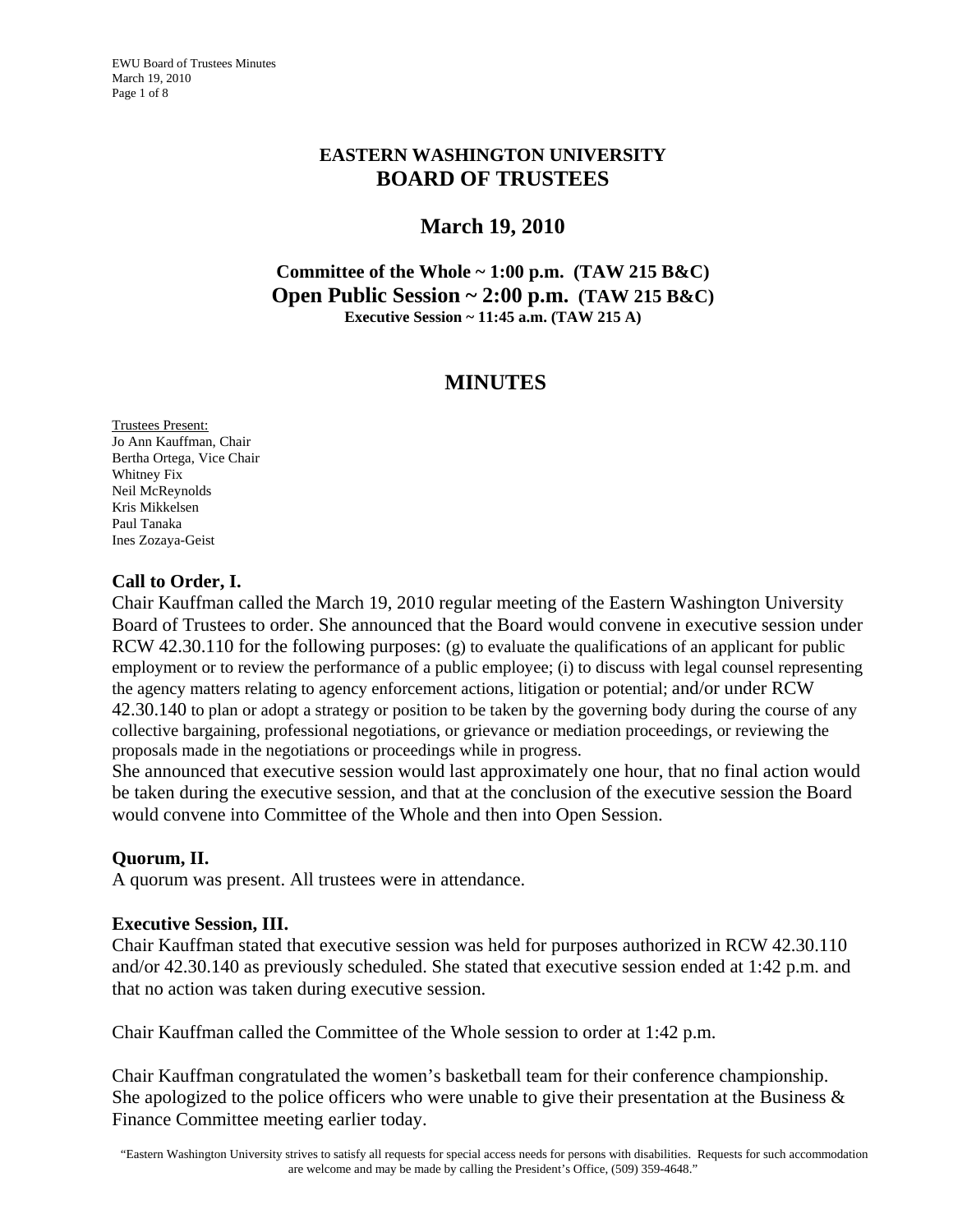#### **Committee of the Whole**

#### Board of Trustees 2010 Goal: Enrollment Management

Interim Vice President for Student Affairs, Dr. Ron Dalla, explained that each of the vice presidential units as well as Instructional Technology have a part in addressing this goal and he highlighted the priority strategies for each unit. He mentioned the university is operating under the same performance agreement with the state as last year, since pending new legislation was stopped yesterday. He summarized the steps EWU is moving to develop a Strategic Enrollment Management plan, which will include an early student warning system, enrollment dashboards, and outcome measurements. The entire campus community will be asked to engage in the planning and the outcomes.

The first extensive report is scheduled for the June 2010 Board of Trustees meeting, and then will be quarterly to the Board. Chair Kauffman asked about the date for dashboard reporting and Dr. Dalla responded that this process has already begun and there will be a dashboard for Spring quarter  $10<sup>th</sup>$ day.

#### Board of Trustees 2010 Goal: Academic Excellence and Student Success

Provost Mason and Vice Provost Kieffer reviewed the strategies being implemented at Eastern that support the accomplishment of this goal. Highlights of increased student support services include: creation of a success center at the Riverpoint Campus, early warning systems regarding students' status in class, on-line degree audit system, additional living learning communities, and increased online course offerings. Examples of Eastern's existing excellent student success were highlighted: pass rates for licensing exams in health services, student athlete grade point averages, scholarships and fellowships to PhD programs, Student Research and Creative Works Symposium, Mock Trial Team, and many others. Chair Kauffman expressed thanks for this informative presentation.

#### **Reconvene Open Board of Trustees Meeting**

Chair Kauffman called the open session of the March 19, 2010 regular meeting of the Eastern Washington University Board of Trustees to order at 2:25 p.m.

Chair Kauffman proposed that the Board re-order today's meeting agenda in order to take care of the action items before trustees need to leave to catch airplanes. She asked if there were any objections to moving item V, Action Items, to the beginning of the meeting. No objections were received.

## **Action Items, V.**

## **Consent Action Items, V.A.**

## Minutes of the January 21, 2010 special Board of Trustees' Meeting and Minutes of the January 29, 2010 Regular Board of Trustees' Meetings, V.A.1. and V.A.2.

*Motion 03-01-2010: Motion by Trustee Ortega that the Board approve the Minutes of the January 21, 2010 Special Board of Trustees' Meeting and Minutes of the January 29, 2010 Regular Board of Trustees' Meeting. Seconded by Trustee Zozaya-Geist. Motion carried.*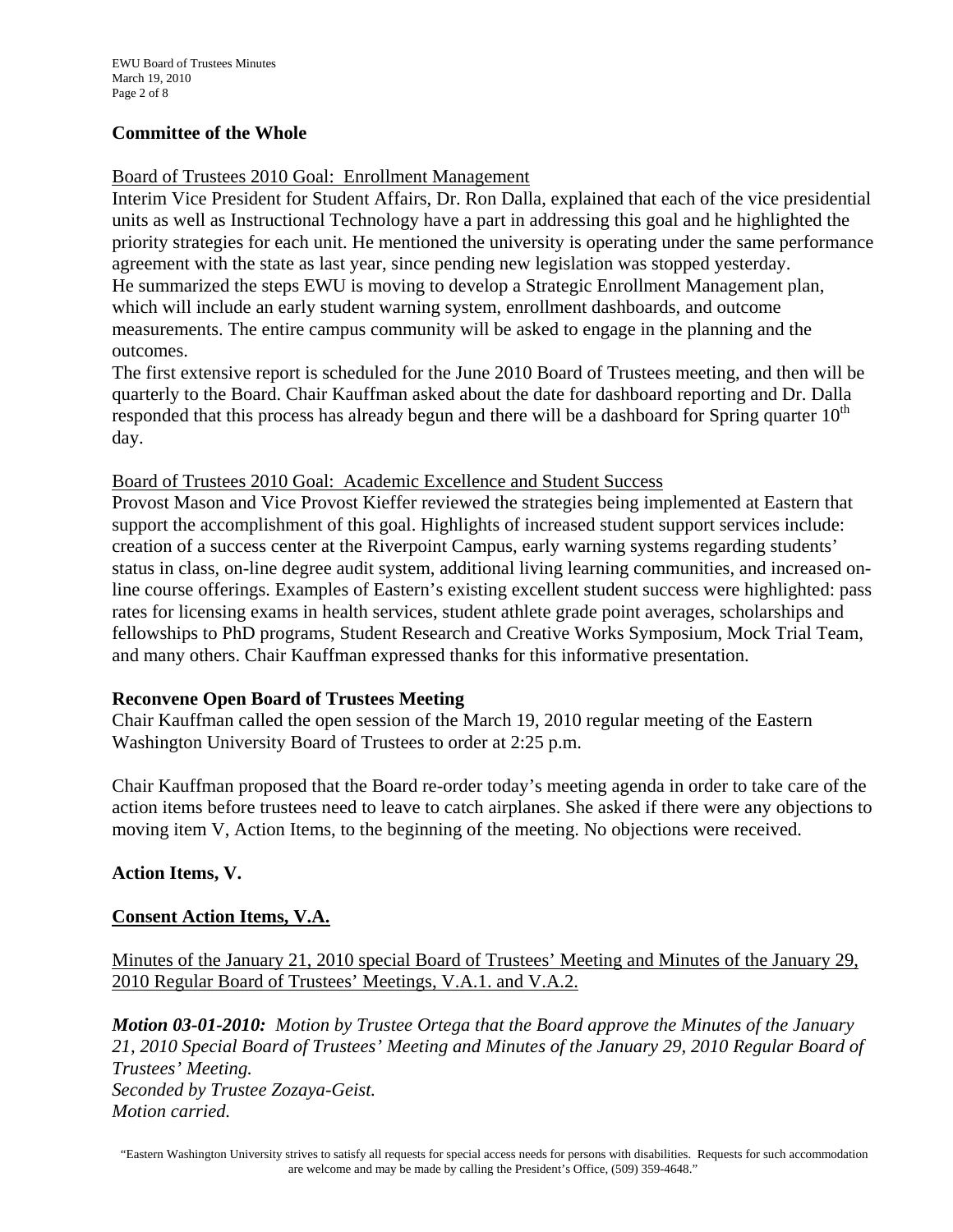#### **Discussion Action Items, V.B.**

## Review and Approval of Amended EWU President's Contract, V.B.1.

*Motion 03-02-2010: Motion by Trustee Mikkelsen that the Board approve the Amended EWU President's Contract. Seconded by Trustee Ortega. Abstention by Trustee Fix. Motion carried.* 

Chair Kauffman thanked President Arévalo for his continued diligence and leadership over the university. She expressed that it has been great to see the wonderful team the president has assembled, and the great leadership he provides for this university, and the notice that is being taken of Eastern Washington University both locally as well as in Olympia and elsewhere. She congratulated President Arévalo for his success.

#### EWU Policy 603-03, Fire Safety, V.B.2.

Mr. Lutey explained that this policy has been developed to answer all the requirements of the Higher Education Act. The policy includes required elements such as an annual safety report and fire report, a fire log, education and training, and emergency procedures.

Trustee McReynolds explained that this policy was discussed at the Business & Finance Committee meeting in January as well as this morning, and they recommend it to the board for approval.

*Motion 03-03-2010: Motion by Trustee McReynolds that the Board approve EWU Policy 603-03, Fire Safety. Seconded by Trustee Ortega. Motion carried.* 

## EWU University Guideline 501-03, Supplemental Instructional Materials for Students with Print Access Disability, V.B.2.

Mr. Lutey explained that this guideline is in response to a 2009 requirement from the Washington State Legislature. The legislature articulated several requirements to text book publishers and higher education institutions, and this guideline complies with all of these requirements. Trustee Ortega reported that this policy was discussed in the Student Affairs Committee and is recommended for approval by the full Board.

*Motion 03-04-2010: Motion by Trustee Ortega that the Board approve EWU University Guideline 501-03, Supplemental Instructional Materials for Students with Print Access Disability. Seconded by Trustee Zozaya-Geist. Motion carried.*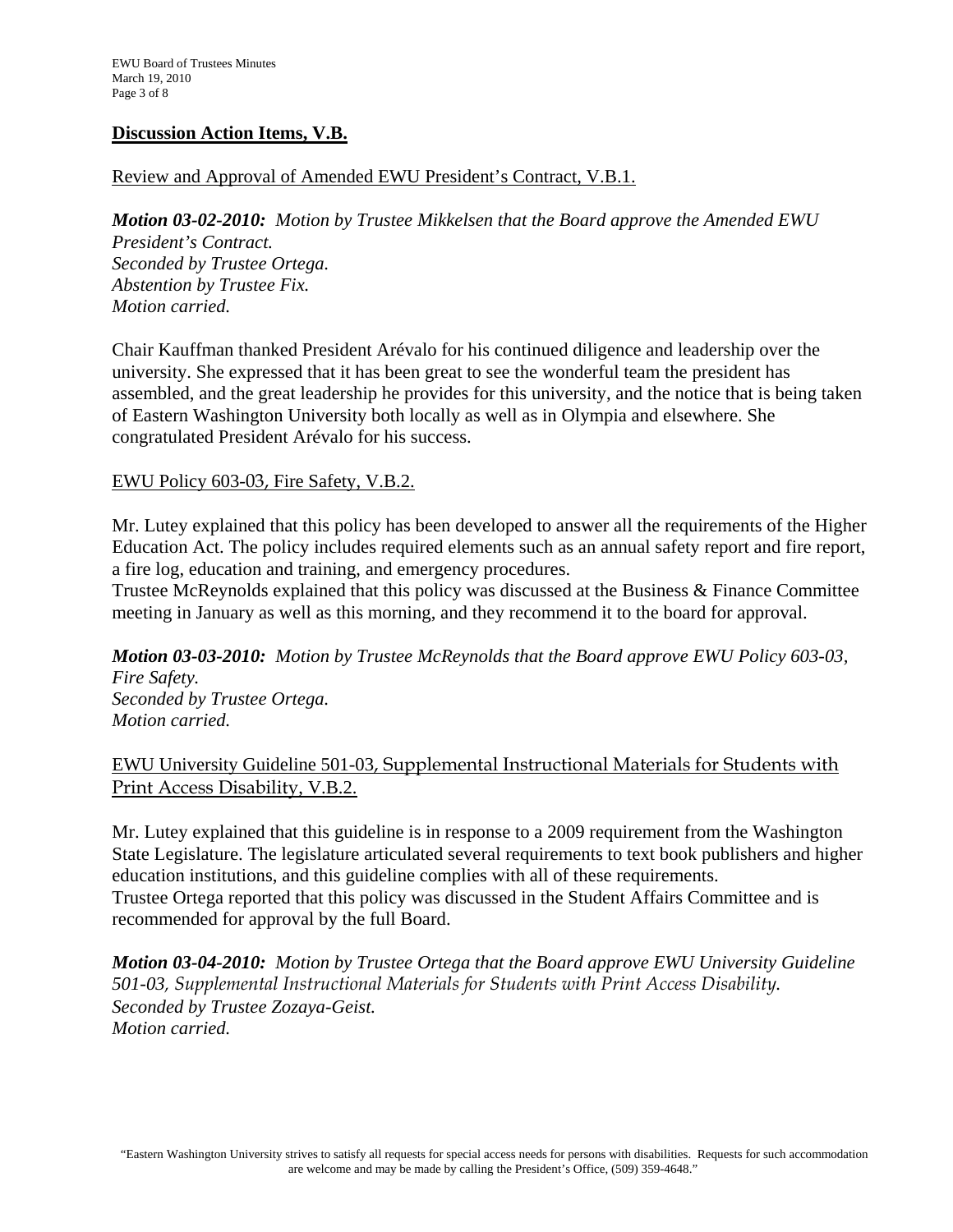## **Reports, IV.**

## **University President's Report, IV.A.**

President Arévalo reported on his recent participation in the following:

- Dr. Arévalo has traveled to Olympia at least four times during the last two months to inform legislators of the importance of higher education, Eastern's budget, as well as the importance of state financial aid for students.
- Administrators from EWU met with several members of Senator Murray's staff regarding three proposals requesting federal support: a water policy center, development of a baccalaureate degree in health infomatics, and the indicators project managed through the Institute for Public Policy. The Senator's staff members were pleased with the type of work Eastern is doing, especially as it serves the eastern region of the state.
- President Arévalo participated on the search committee for a new CEO of Energy Northwest, an organization that runs the only nuclear plant in the State of Washington. He found this very interesting and he enjoyed interviewing the highly qualified individuals competing for the job.
- EWU's external grant and contract support has continued to grow. At this point in the year the total is just under ten million dollars – slightly higher than last year. At the end of the year the total is expected to be around fourteen or fifteen million dollars.

## **Trustees' Reports, IV.B.**

Board Chair Report, IV.B.1.

- Chair Kauffman began by thanking Vice Chair Ortega for chairing the January Board meeting.
- She thanked members of the Board who participated in Higher Education Day and/or who contacted legislators to communicate the importance of reinstating funding for higher education. She also thanked the students who traveled to Olympia for their dedication to this importance process.
- Chair Kauffman has been notified by the governor's office that a new EWU trustee has been appointed. Dr. Mark Mays has been appointed to fill the position left open when Gordon Budke's term expired. The Board will welcome Trustee Mays at the May Board of Trustees meeting.
- The trustees are in the process of developing the agenda for their annual planning retreat, which will be in May this year. May 19 and 20 were chosen to enable trustees to visit the EWU Student Research and Creative Works Symposium, and the trustees are looking forward to this opportunity to see the excellent work of Eastern's students. The Board will engage in discussion and planning with the president and his leadership team to address the university budget and the board's goals for next year.
- Chair Kauffman congratulated Student Trustee Fix, as she has received word that she was accepted to the Pacific Northwest Osteopathic University Medical School. This is a great testament to the academic excellence at Eastern Washington University.

#### Academic Affairs Committee, IV.B.2.

Trustee Tanaka reported on the following topics discussed in the committee meeting: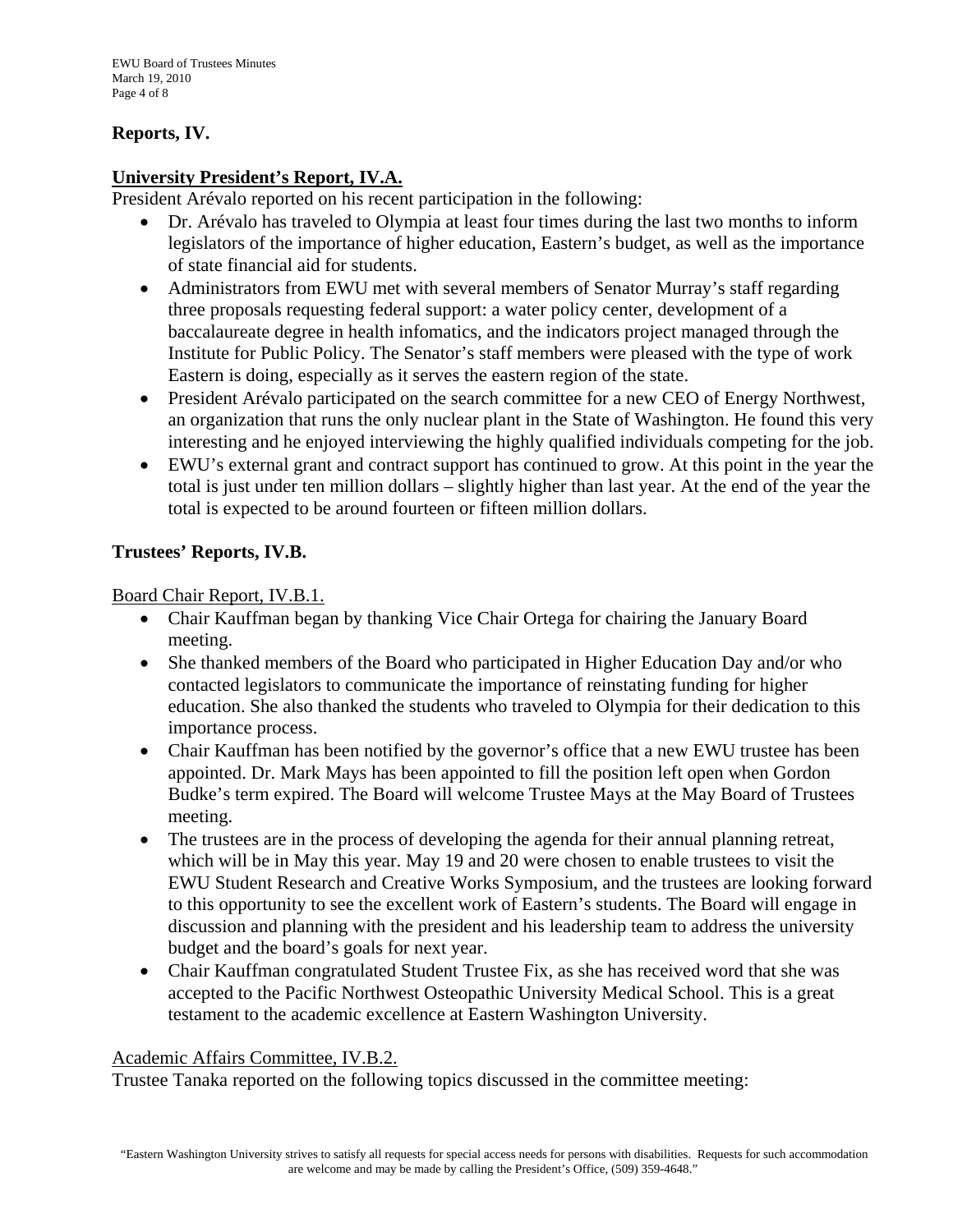- o College consolidation The committee has completed its work. One of the important aspects is the goal of saving \$500,000 in administrative costs. The budget savings have been identified, and the provost and faculty senate will monitor to ensure that the savings occur.
- o Patterson Hall Some of the trustees toured the temporary quarters being used by Dean Briggs, Dean Shields and their staff and faculty during the construction of Patterson Hall.
- o State Legislative action that affects Academic Affairs most important is the HECB System Design Study. Trustees plan to discuss the System Design further at their annual retreat.
- o Long-range academic plan with Bellevue College A joint committee has been established to develop a long-range plan and it should be completed sometime next year. This will be an important aspect of our continued relationship with Bellevue College.
- o Program Audit The goal is to review all the undergraduate and graduate programs over the next several years. This topic is of specific interest to the Board in terms of reviewing excellence and efficiencies, and any recommendations for dissolution will come before the board for final approval. At this point, four graduate programs have been selected to be audited.
- o Running Start This is an impressive program with 350 high school students attending Eastern classes. This is an example of an excellent program that meets an important need and also helps Eastern meet its goal of expanding out into the community.

## Advancement Committee, IV.B.3.

Trustee Mikkelsen reported on the agenda items discussed at the committee meeting:

- o Marketing materials Mike Westfall gave the board a view of some excellent new marketing materials. Trustee Mikkelsen complemented the staff in Advancement as they are doing a great job.
- o Annual Telephone Fundraising to parents of students The security breach EWU experienced complicated this effort because people weren't sure if this was a legitimate call.
- o Athletics department fundraising Pam Parks did an excellent job of reporting on the Killin events as well as a new fishing and golfing event at the Coeur d' Alene Casino.
- o Government Relations David Buri reported good news that some of the concerns Eastern had at the beginning of the legislative session regarding cuts to student financial aid may have been eliminated and that EWU may be ok when the student aid packages come together. The negative news is that it looks like Eastern's operating budget will be cut between three and five million dollars and EWU's capital budget will be cut two million dollars.

## Business and Finance Committee, IV.B.4.

Trustee McReynolds reported on the following topics discussed at the meeting:

- o EWU Policies Fire Safety policy was discussed for the second time and the committee recommends it be approved later today. Two policies, Copyright Infringement and Tobacco Use were discussed for the first time. The committee also talked about the tobacco free campus proposal being brought forward by EWU students. A representative from the Spokane Regional Health District spoke about what is being done in Spokane County as well as across the state. EWU students will be conducting a survey on smoking on campus after spring break.
- o Budget EWU will likely be faced with a three to five million dollar reduction in the base budget and the board is very interested in how the administration will recommend meeting this reduction. At today's meeting the Board reviewed the Budget Reduction Principles approved last year, to make certain trustees are still comfortable with these principles. The committee members voted to reaffirm these principles.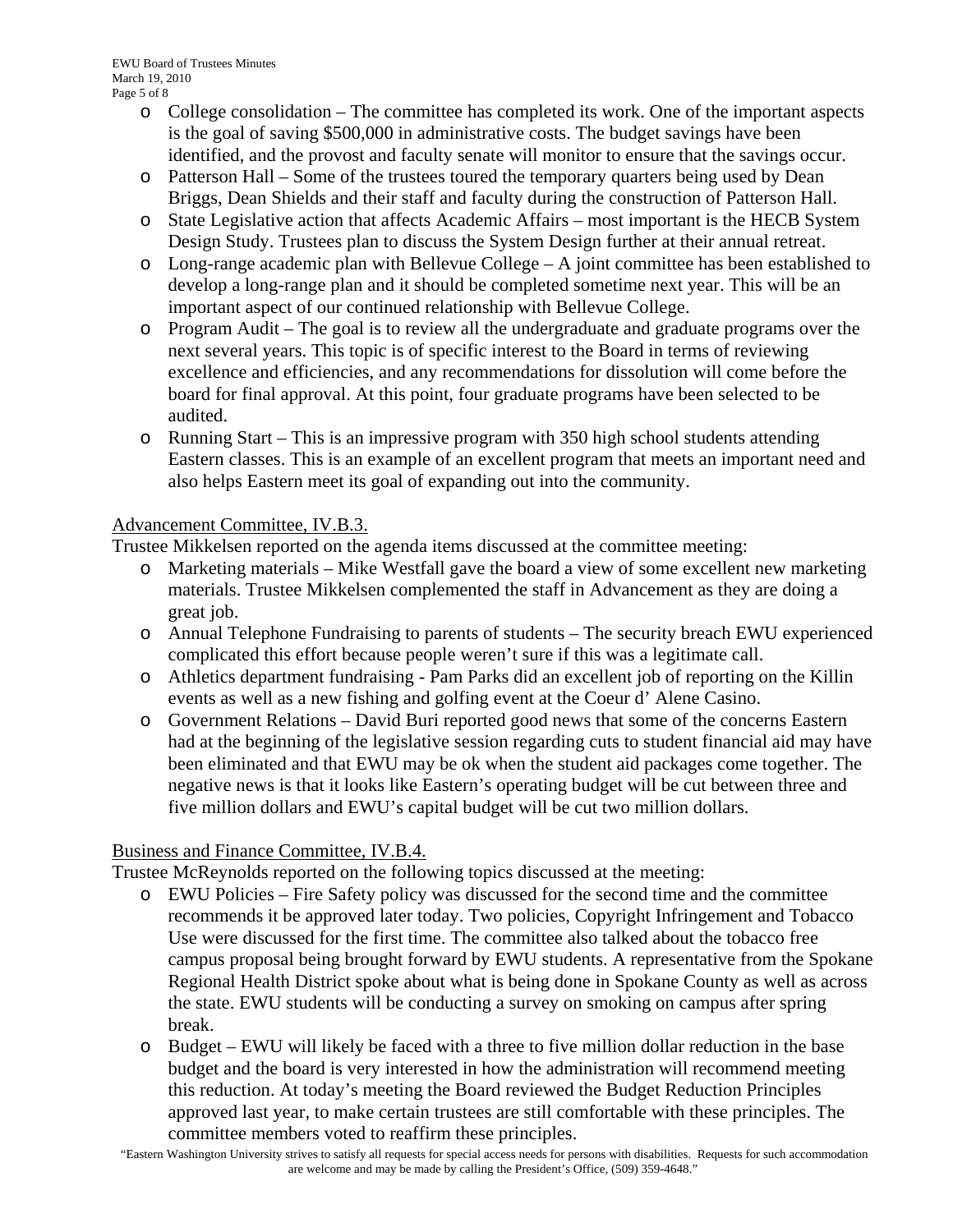- o Budget Committee's Recommendations to the President The Board is encouraging the administration to look ahead in terms of sustainable reductions for the next biennium as well as the short term reductions in the upcoming fiscal year. The proposed budget will be discussed further at the Board's May annual planning retreat and the budget for next year will be adopted at the June board meeting.
- o Overall costs to students of attending Eastern The Board is interested in keeping EWU accessible and affordable for all students. The Board expressed concern about the recommendation by the Associated Students to increase the S  $\&$  A Fee by 14%, and about the overall impact to students of various fee increases such as the proposed 4% increase in housing and dining costs  $(3.5\%$  in housing  $\&$  5.5% in dining). This will all be decided in June as part of the budget decisions. The overall ways students are impacted by costs and increases is of large concern to the trustees.
- o 2011-2013 Decision Package Preview The Board sees a lot of concerns regarding the upcoming biennial budget, and sees the need to look at the long-term.
- o Riverpoint Classroom Technology Helpful progress is being made.
- o Investment Committee The university's investments impact the entire campus, and so reductions in the market have had a large impact on scholarships. Investments did do a little better than the previous year. Benchmarks are being used and EWU seems to be in line with the market overall. This committee would like to add two new members with expertise in the investment area, and they plan to review the investment policies during the next few months.

## Student Affairs Committee, IV.B.5.

Trustee Ortega reported on the topics discussed:

- o Vice Chair Ortega congratulated Trustee Fix for being accepted into medical school at Pacific Northwest Osteopathic University, and she thanked Dr. Dalla for his service as Interim Vice President for Student Affairs and for working so effectively with the Board.
- o Housing Occupancy Report Dr. Thompson and Ms. Case presented information on this important topic. The new brochure is very nice, and will be an excellent recruiting tool.
- o National Survey on Student Engagement Dr. Dalla and Dr. Briggs shared information regarding the results of this helpful tool as it addresses student services and engagement.
- o Strategic Enrollment Management EWU is making progress toward developing a SEM plan.
- o Quarters to Semesters committee Dr. Pratt reported on the status of this task force's work. This will be a long-term process that gathers input from all areas of the university.
- o Faculty and Associated Students visits to Olympia Legislators shared that they appreciate hearing from and learning from their constituents as it makes their job easier. Vice Chair Ortega thanked everyone who participated in visits to Olympia.
- o Intercollegiate Athletics Pam Parks did a terrific job of reporting to the committee. Numerous student athletes and coaches deserve congratulations for their accomplishments and awards. The student athletes are excellent representatives of EWU.
- o NCAA Certification EWU expects to receive information in April regarding the status.

## Student Trustee, IV.B.6.

Ms. Fix announced that she has been accepted to Pacific Northwest University of Health Sciences. She expressed her appreciation for her professors and everyone who has been supportive of her during her time at Eastern. She reiterated that EWU faculty members encourage and support Eastern students and their goals.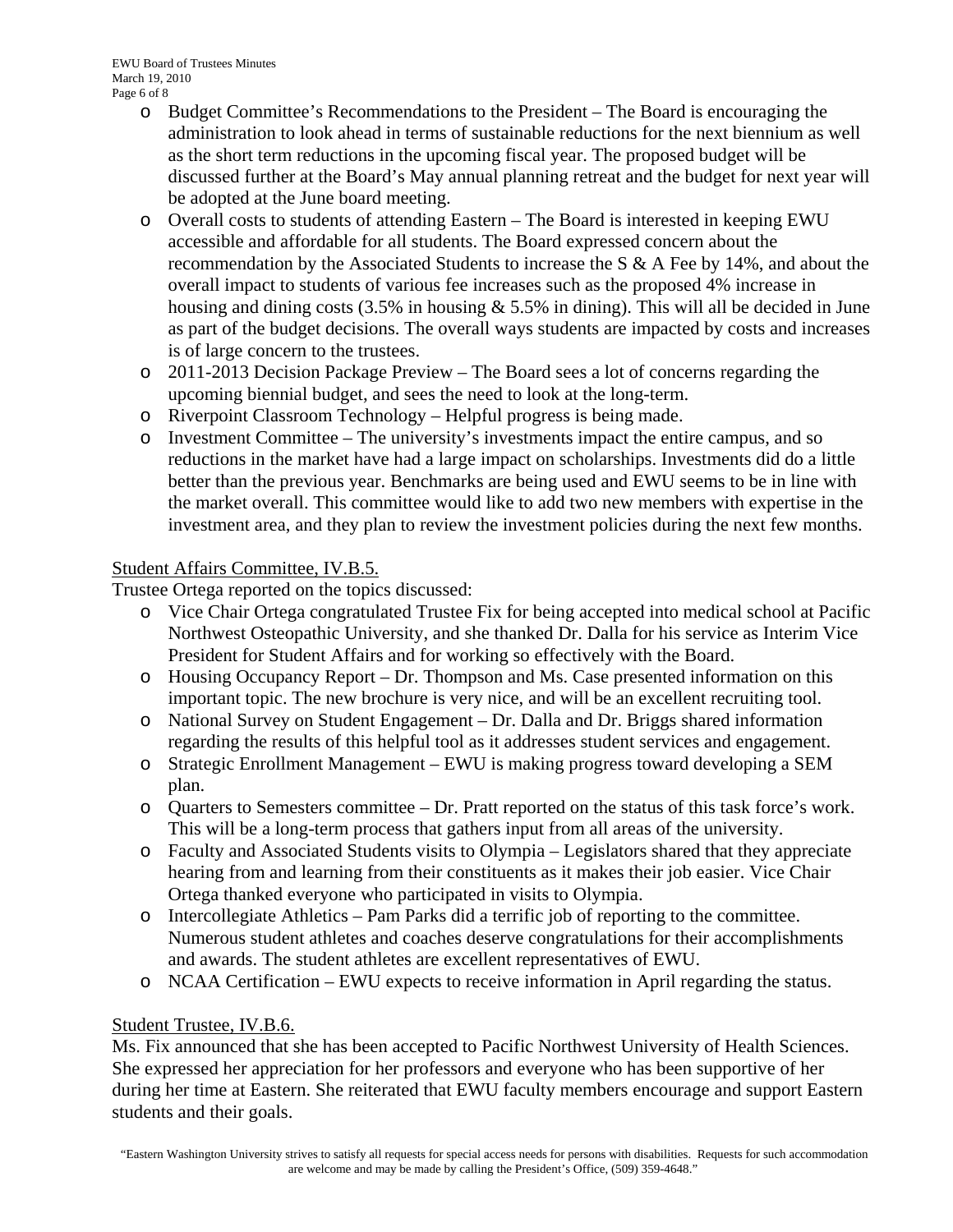EWU Board of Trustees Minutes March 19, 2010 Page 7 of 8

She attends ASEWU council meetings and the enrollment management team. She is excited to see what the Strategic Enrollment Management committee will be bringing forth.

She attended several events, including one regarding race and gender facilitated by one of her professors, as well as an event sponsored by the Eagle Pride Center.

Trustee Fix announced that applications for the student trustee position for the next academic year are being accepted through April  $5<sup>th</sup>$ .

## **Organization Presidents' Reports, IV.C.**

#### Faculty Organization, IV.C.1.

Dr. Guillory reported that Winter quarter was a little less hectic than fall, since the college consolidation task force finished its work in December. Some of the departmental moves are still in process. Many faculty members are excited about the enhanced opportunities for further collaborations, though some collaborations were already in place.

Cost savings – Faculty Planning and Advisory Committee has been designated as an oversight committee to ensure that the \$500,000 cost savings are realized as a result of this reorganization. Quarters to Semesters – Dr. Guillory has emphasized with faculty that this is a feasibility study, not a foregone conclusion. Some faculty are in support of this conversion and some are not. The United Faculty of Eastern had concern regarding some language in the UFE contract, and meetings have occurred to address the concerns. Research shows that 85% of universities are on a semester system. Faculty Senate has voted to meet as a committee of the whole to discuss Quarters to Semesters and the College Reorganization for forty-five minutes at the beginning of each of the four remaining faculty senate meetings. Representatives of the committees will report on their efforts at that time. Textbook Study Committee – Dr. Guillory is currently working on identifying members for this committee, to analyze how best EWU can deal with the issue of textbook costs. According to the College Board, the cost of textbooks increased by 20% between 2003-2004, and the cost has outpaced our students' ability to pay for textbooks.

Higher Education Day in Olympia – It was a great experience meeting with legislators about higher education and Eastern. Dr. Guillory expressed that everyone would have been proud of Eastern's students as they represented the university very well. They did an excellent job of telling their stories, and their stories resonated with the state senators and representatives.

Chair Kauffman thanked Dr. Guillory for serving and for his excellent work.

## Classified Staff Union, IV.C.2.

Mr. Pendleton began his report by sharing that this will be the second year the classified staff will be fighting against cancer through their participation in the Relay for Life fundraiser hosted by EWU on campus. Eastern has experienced the sad loss of four classified staff members since September; Dan Adams passed away in September, Michael Nelson and Jamie Stoughton passed away in December, and most recently Donna Sprague passed away on February  $11<sup>th</sup>$ . Local 931 will have two teams of fifteen staff members each in the relay to raise money to find a cure for cancer.

Mr. Pendleton extended a sincere thank you to the EWU administration for reinstating a position in the electric shop that was originally cut last August. Having Steve Williams back on staff will allow the electric shop to better respond to electrical and safety issues on campus.

Reed Herman, who works in the fabrication shop, is going overseas to serve our country for a second time. He is going to Afganistan for one year, and the classified staff presented him with the gift of phone cards to call home during his deployment. The staff look forward to Reed's safe return. EWU's classified staff continue to support the community, country, Eastern's students and the institution with their hard work and commitment.